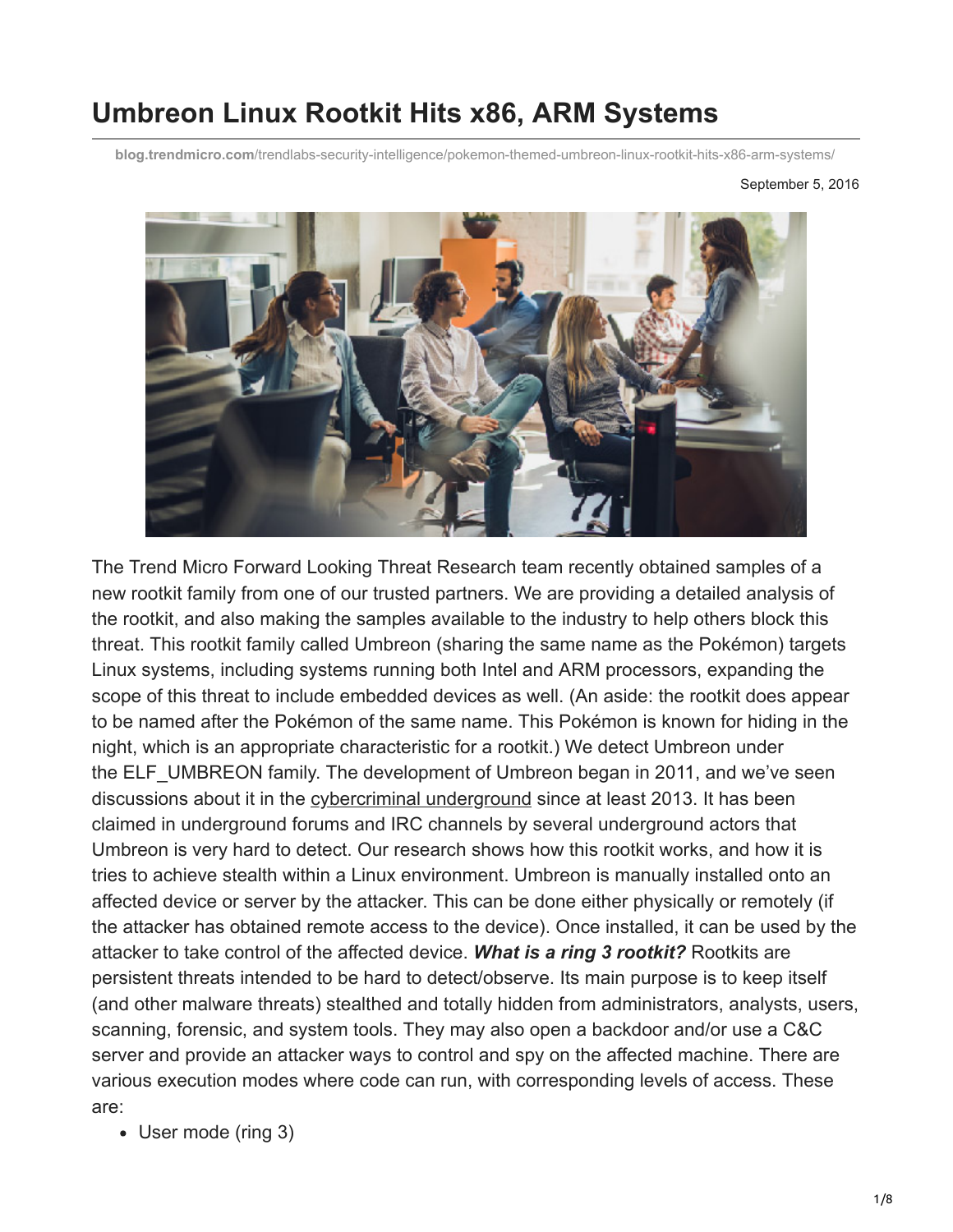- Kernel mode (ring 0)
- Hypervisor (ring -1)
- System Management Mode SMM (ring -2)

Research on running rookits within certain chips on motherboards or other devices has been carried out; such a rootkit would run in ring -3. The lower the level a piece of code runs, the harder it is to detect and mitigate. However, this does not mean a ring 3 rootkit is simple or easy to remove. A ring 3 rootkit (or usermode rootkit) does not install kernel objects onto the system, but hooks functions from core libraries that are used by programs as interfaces to system calls that run important operations in a system such as reading/writing files, spawning processes, or sending packets over the network. It is perfectly possible to spy on and change the way things are done within an operating system, even from user mode. On Linux, when a program calls the *printf()* function there are other cascaded functions called by this one like *\_IO\_printf()* and *vprintf()* that are in the same library. All of these end up calling the *write()* system call. While a ring 0 rootkit would hook this system call in kernel mode (and this require the insertion of a kernel object/module into the system), a ring 3 rootkit would hook one of the intermediary library functions in userland, removing the need for native code in the kernel (something which would be fairly difficult to achieve). *Cross-platform features* We were able to successfully get Umbreon running on three different platforms: x86, x86-64 and ARM (Raspberry Pi). The rootkit is very portable because it does not rely on platformspecific code: it is written in pure C, except for some additional tools that are written in Python and Bash scripting. Our analysis indicates that this was by design: Umbreon's did this intentionally so that it could easily support the three platforms noted above. *Backdoor authentication* During installation, Umbreon creates a valid Linux user that the attacker can use with a backdoor into the affected system. This backdoor account can be accessed via any authentication method supported by Linux via pluggable authentication modules (PAMs), including SSH. This user has a special GID (group ID) that the rootkit checks to see if the attacker is attempting to access the system. It is not possible to see this user in files like */etc/passwd* because *libc* functions are hooked by Umbreon. The picture below shows the welcome screen shown when this backdoor account is accessed via SSH: D

## *Figure 1. SSH login screen (Click to enlarge)*

*Espeon backdoor component* This is a non-promiscuous *libpcap-*based backdoor written in C that spawns a shell when an authenticated user connects to it. (The attackers also named this component after a Pokémon - this time Espeon, which has pronounced ears.) It can be instructed to establish a connection to an attacker machine, functioning as a reverse shell to bypass firewalls. Espeon captures all TCP traffic that reaches the main Ethernet interface of the affected computer. Once it receives a TCP packet with some special field values, it then connects back to the source IP of this TCP packet. These are the values that Espeon watches out for:

- Sequence number (SEQ) is 0xc4
- Acknowledgement number (ACK) is 0xc500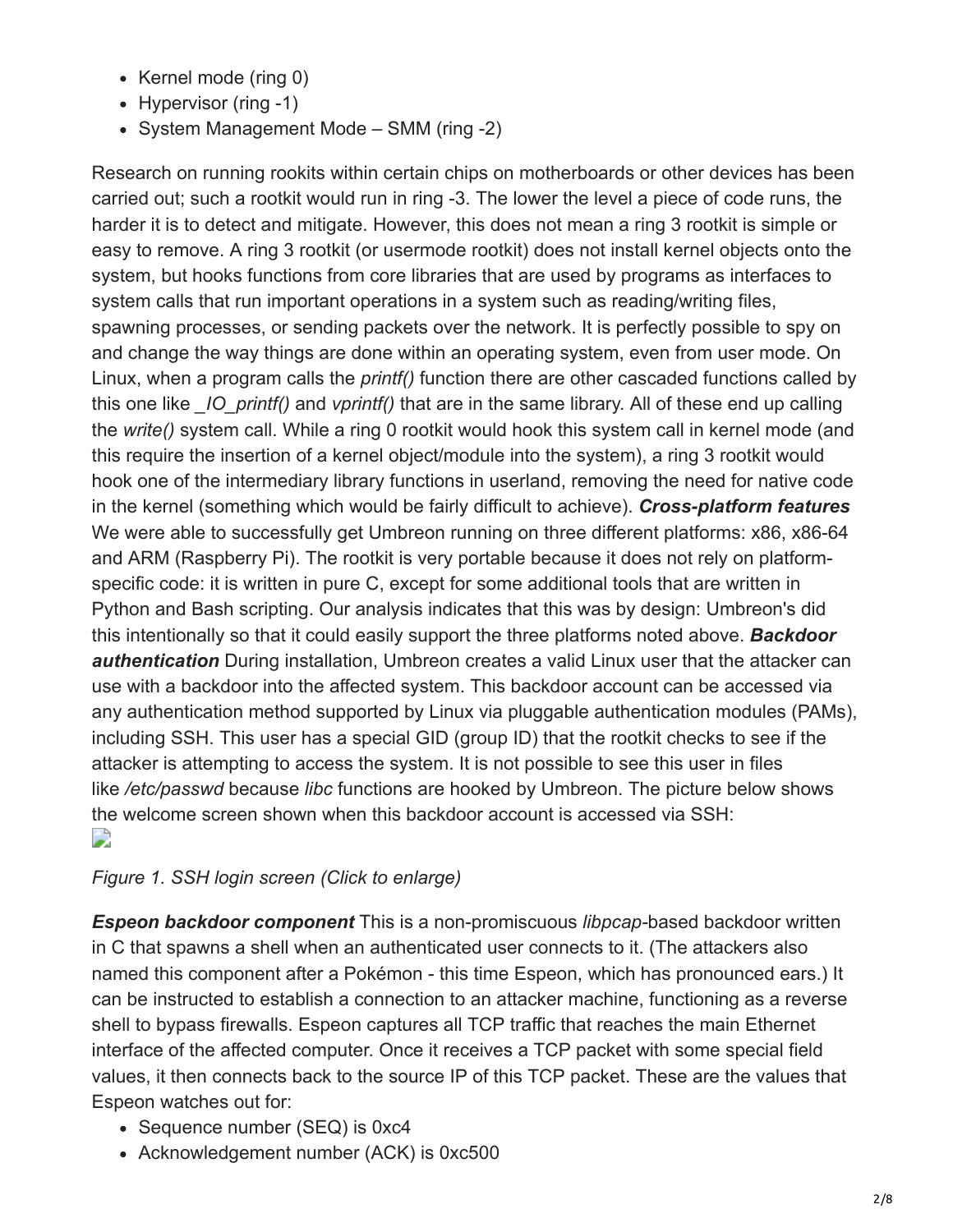• IP Identification (ID) is 0x0fb1

These conditions would all be set by the attacker in a packet he would send to the affected machine. If all three values match, the backdoor connects back to the sending IP address. Here is the disassembled of *got\_packet()* function, where this comparison is performed:

 $\overline{\phantom{a}}$ 

*Figure 2. Code sample (click to enlarge)*

*Hiding pre-loaded configuration files from system call tracing* System call tracing is a technique used by a very popular Linux command line tool called *strace.* It uses the *ptrace()* syscall to inspect the syscall parameters and return values of other executable files. As Umbreon uses an */etc/ld.so.<random>* file to instruct the loader to load itself before any other library used by ELF binaries, it can disguise itself from administrators that use *strace* by hooking *vprintf()*, *\_\_vfprintf\_chk(),* and *fputs\_unlocked().* These are used by different versions of *strace* to write to a given file descriptor. The following screenshot shows the code that does this for *vprintf()* in the *strace.so* component: D

## *Figure 3. Code sample(click to enlarge)*

*wrapper\_200da0\_6b0* ends up in the *strstr()* function. Here, the pre-loaded configuration file is */etc/ld.so.NfitFd2* so if any argument passed to *vprintf()* function contains this text, it will be replaced by */etc/ld.so.preload.* An analyst may then believe that this is the file being used by the loader. The screenshot below shows the strings used by this routine: D

## *Figure 4. Code sample*

This component also unsets the *LD\_PRELOAD* environment variable so analysts can't hook the malicious functions. *Hiding packets* Umbreon also hooks the *libpcap* functions *got\_packet()* and *pcap\_loop()* and prevents them from returning any information about TCP packets with ports between the lowest port number and highest port number specified in its configuration file. An analyst capturing network traffic with tools like *tcpdump* on the machine wouldn't be able to capture any backdoor traffic. *Umbreon's implementation* Umbreon acts as a library that imitates the *glibc* (GNU C Library). It creates a file called */etc/ld.so.<random>* that, according to the [official documentation,](http://man7.org/linux/man-pages/man8/ld.so.8.html) has the following function:

## */etc/ld.so.preload* File containing a whitespace-separated list of ELF shared objects to be loaded before the program.

Originally, the ELF loader will look for a */etc/ld.so.preload* file as the documentation clearly states. However, we found that Umbreon also patches the loader library (*/lib/x86\_64-linuxgnu/ld-2.19.so* as an example) to use */etc/ld.so.<random>* instead, where *<random>* is a 7 character-string, matching the length of "preload". Every library path in this file will be loaded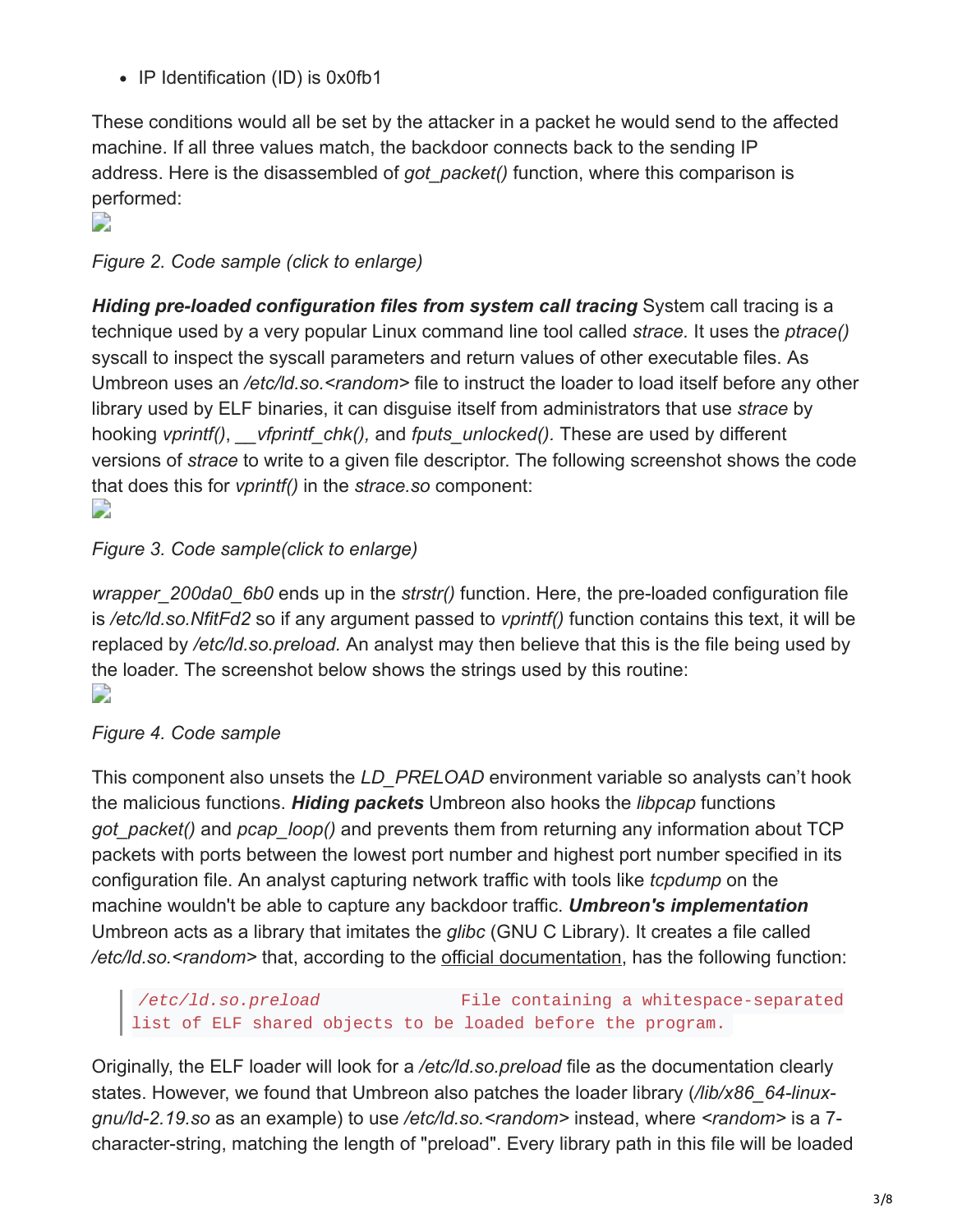before any other ELF program is launched. Inside this file, Umbreon puts the path for its own main library, which contains lots of functions matching the names of *glibc* functions. The location of this main library is:

/usr/share/libc.so.<random>.\${PLATFORM}.ld-2.22.so

\${PLATFORM} is replaced by the loader with one of the following highlighted values, depending on the target architecture:

- /usr/share/libc.so.<random>.**v6l.ld**-2.22.so (for ARM)
- /usr/share/libc.so.<random>.**x86\_64**.ld-2.22.so (for x86-64)
- /usr/share/libc.so.<random>.**i686**.ld-2.22.so (for x86)

However, because Umbreon is manually installed onto a compromised machine, this default path may vary. The functions hooked and implemented by the main Umbreon library are:

- fxstat
- fxstat64
- \_\_lxstat
- lxstat64
- \_\_syslog\_chk
- \_xstat
- xstat64
- access
- audit log acct message
- audit log user message
- audit send
- chdir
- check and fix Idso
- checkpw
- chmod
- chown
- cleanup
- dlinfo
- dlsym
- esh
- execve
- execvp
- fake\_preload\_fail
- fchmod
- fchown
- fchownat
- fdopendir
- filesize
- find dlsym
- find sym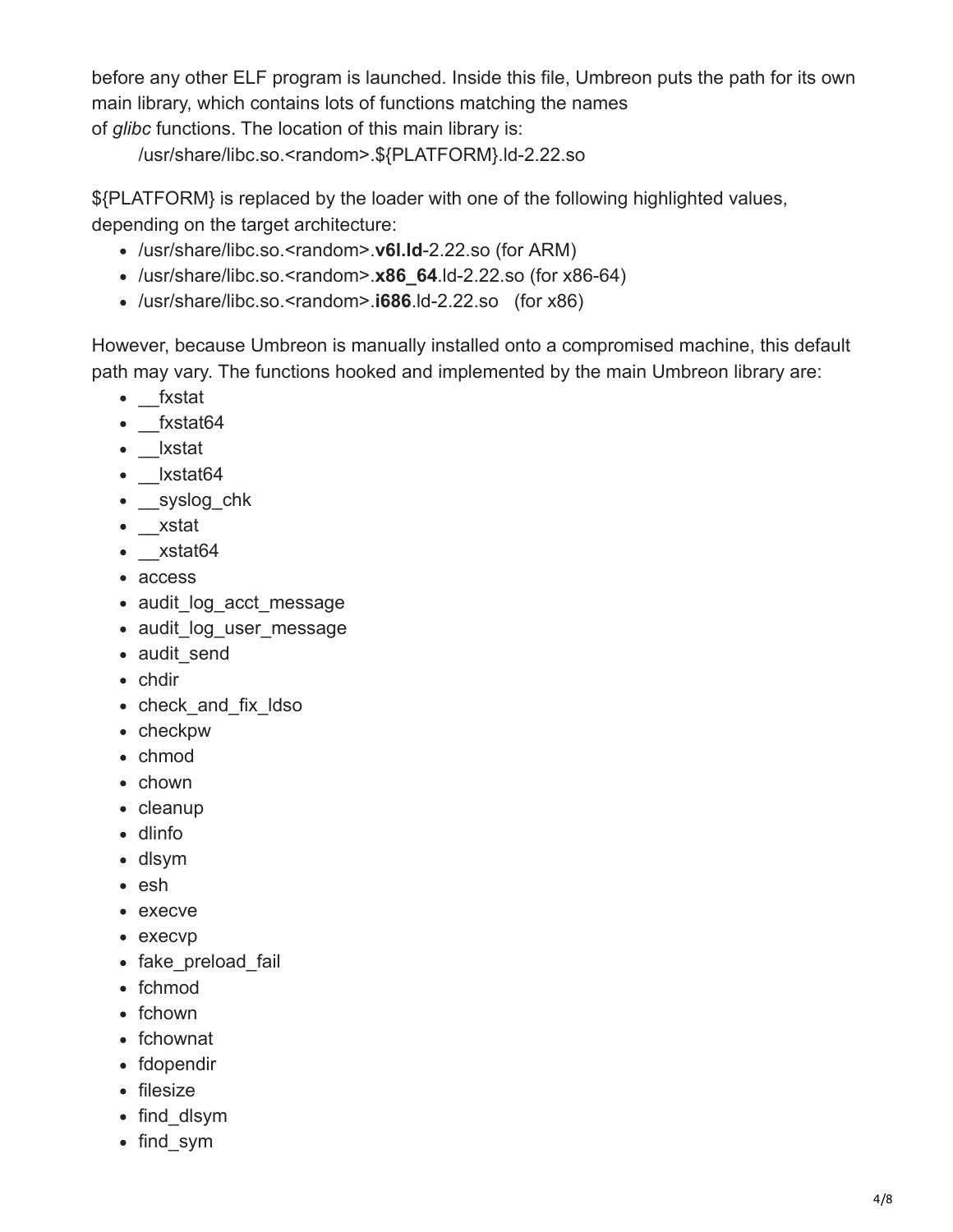- fopen
- fopen64
- fstat
- fstat64
- get hideports
- get\_my\_procname
- get\_procname
- getpath
- getpgid
- getpriority
- getpwnam
- getpwnam\_r
- getpwuid
- getsid
- getspnam
- is dynamic
- is\_hideport
- is ldso32
- is ldso64
- is\_really
- $\bullet$  kill
- Ichown
- $\bullet$  link
- login
- lstat
- Istat64
- netstat
- open
- open64
- openat
- opendir
- pam\_acct\_mgmt
- pam\_authenticate
- pam\_open\_session
- pam\_prompt
- pam\_vprompt
- pcap\_loop
- procstatus
- procstatus\_o
- pututline
- pututxline
- rclocal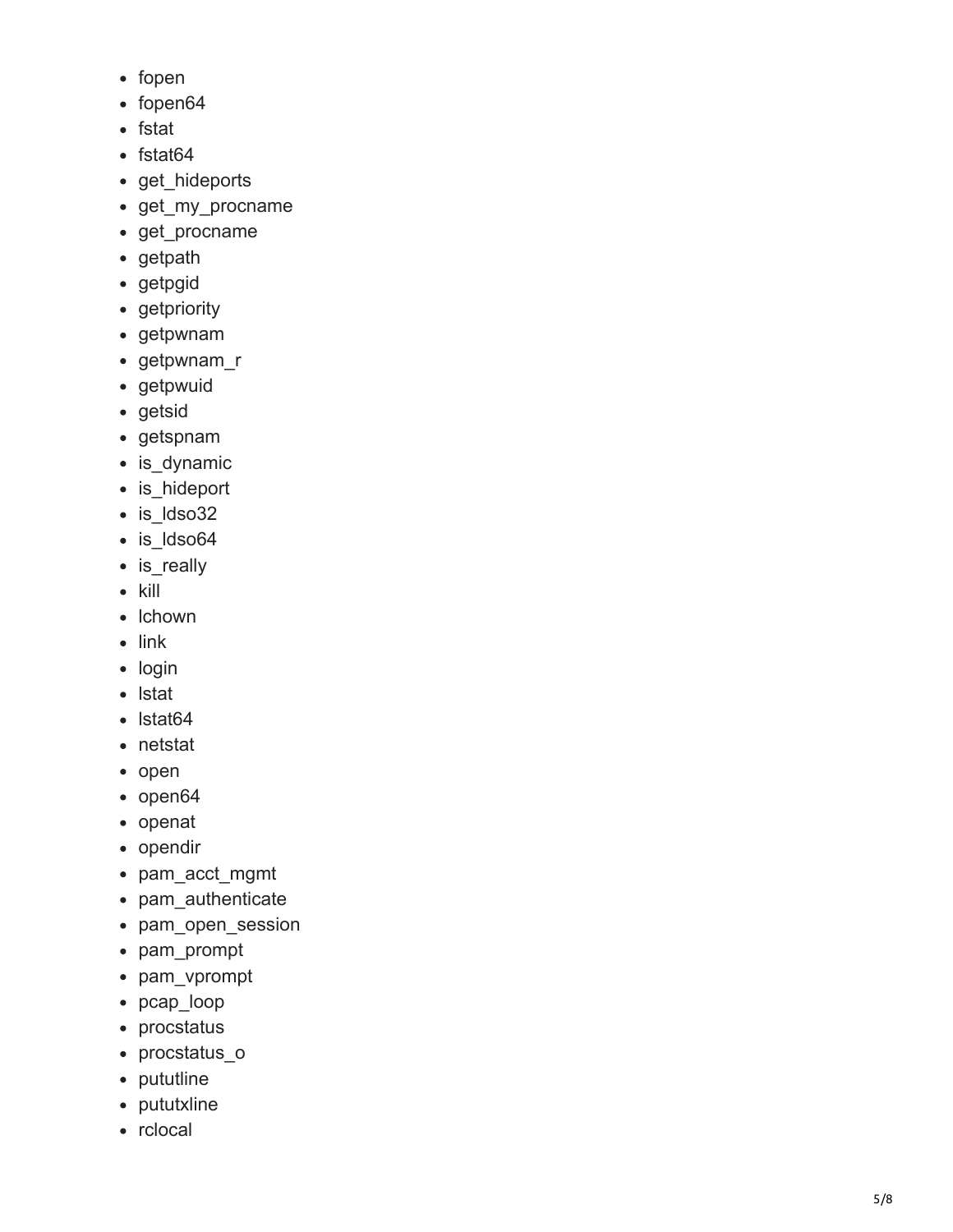- read
- readdir
- readdir64
- readlink
- recover dirname
- recover filename
- reinstall self
- rename
- rmdir
- sched getaffinity
- sched getparam
- sched getscheduler
- sched rr get interval
- setgid
- setregid
- setresgid
- socket
- spoof maps
- spoof smaps
- stat
- stat64
- sxor
- symlink
- sysinfo
- syslog
- unfuck linkmap
- unlink
- unlinkat
- write

Many of these function names match existing *libc* function names. As Umbreon's library is loaded before any other user library when an executable in launched, the loader will resolve these functions' addresses instead of the ones in *libc*. This way ,an executable will call the malicious functions invisibly. These malicious functions then inspect the arguments they receive before calling the real ones. Similarly, the output of every command may have been modified before the user sees it. It effectively functions as an in-the-middle attack, modifying both the input and output of system functions. Users cannot trust the outputs of system commands like *ps, ls, top,* and *pstree* (among others). Because they all use these *libc* functions, they will all produce modified outputs. *How to detect Umbreon* Most of the tools you will find in Linux are written in C. Even programs written in Perl, Python, Ruby, PHP and other scripting languages end up calling GNU C Library wrappers as their interpreters are also written in C. Because Umbreon library hooks *glibc* functions, creating a reliable tool to detect Umbreon would require a tool that doesn't use *glibc*. One way is to develop a small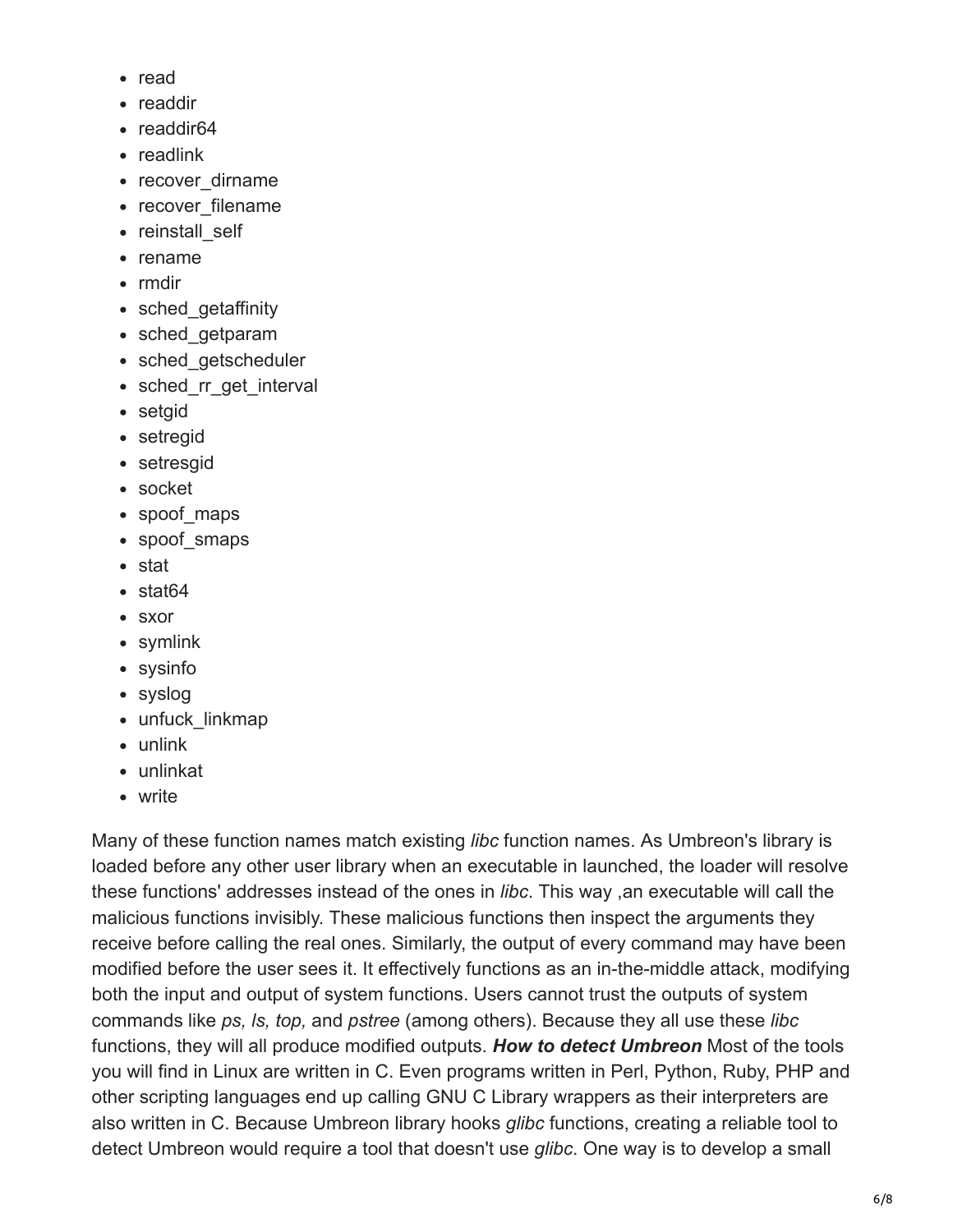tool to list the contents of the default Umbreon rootkit folder using Linux kernel syscalls directly. This bypasses any malicious C library installed by Umbreon. If the output contains one or more files with names starting with *libc.so* followed by a random integer, this is the red flag that suggests Umbreon is installed in the machine. We have also created YARA rules that detect Umbreon, which can be [downloaded here.](http://documents.trendmicro.com/assets/20160905-umbreon-yara.txt) *Removal Instructions* Umbreon is a ring 3 (user level) rootkit, so it is possible to remove it. However, it may be tricky and inexperienced users may break the system and put it into an unrecoverable state. If you are brave enough to proceed, the easiest way is to boot the affected machine with Linux LiveCD and follow the steps:

- 1. Mount the partition where the */usr* directory is located; write privileges are required.
- 2. Backup all the files before making any changes.
- 3. Remove the file */etc/ld.so.<random>*.
- 4. Remove the directory */usr/lib/libc.so.<random>*.
- 5. Restore the attributes of the files */usr/share/libc.so.<random>.<arch>.\*.so* and remove them as well.
- 6. Patch the loader library to use */etc/ld.so.preload* again.
- 7. Umount the partition and reboot the system normally.

Here is a real-life example (please notice file names *will vary* as they are randomly chosen by the malware). In the following case, */dev/sda1* is the partition containing the */usr* directory.

```
# mount /dev/sda1 /mnt # rm -f /mnt/etc/ld.so.khVrkEQ # rm -rf
/mnt/usr/lib/libc.so.41762810374176281037/ # chattr -ai
/mnt/usr/share/libc.so.4176281037.* # rm -f
/mnt/usr/share/libc.so.4176281037.* # sed -i
's:/etc/ld\.so\.khVrkEQ:/etc/ld.so.preload:' /lib/x86_64-linux-gnu/ld-
2.19.so # umount /mnt # reboot
```
In this case, the *chattr* command is necessary because Umbreon libraries have a (appendonly) and i (immutable) attributes set. *Indicators of Compromise* The following file samples are tied to this threat:

- b5e68f8e23115bdbe868d19d09c90eb535184acd /.bashrc
- 73ddcd21bf05a9edc7c85d1efd5304eea039d3cb /bin/pkg
- 48a6e43af0cb40d4f92b38062012117081b6774e /bin/espeon-shell (detected as BKDR\_UMREON.A)
- 88aea4bb5e68c1afe1fb11d55a190dddb8b1586f —/bin/unhide-self
- 73ddcd21bf05a9edc7c85d1efd5304eea039d3cb /bin/zypper and ./bin/emerge
- 42802085c28c0712ac0679c100886be3bcf07341 /bin/umbreon.py
- 66d246e02492821f7e5bbaeb8156ece44c101bbc /bin/espeon (detected as ELF\_UMREON.A)
- 73ddcd21bf05a9edc7c85d1efd5304eea039d3cb —/bin/yum
- 4f6c6d42bdf93f4ccf68d888ce7f98bcd929fc72 /bin/spytty
- 73ddcd21bf05a9edc7c85d1efd5304eea039d3cb /bin/apt-get
- 1f1ab0a8e9ec43d154cd7ab39bfaaa1eada4ad5e /bin/.x